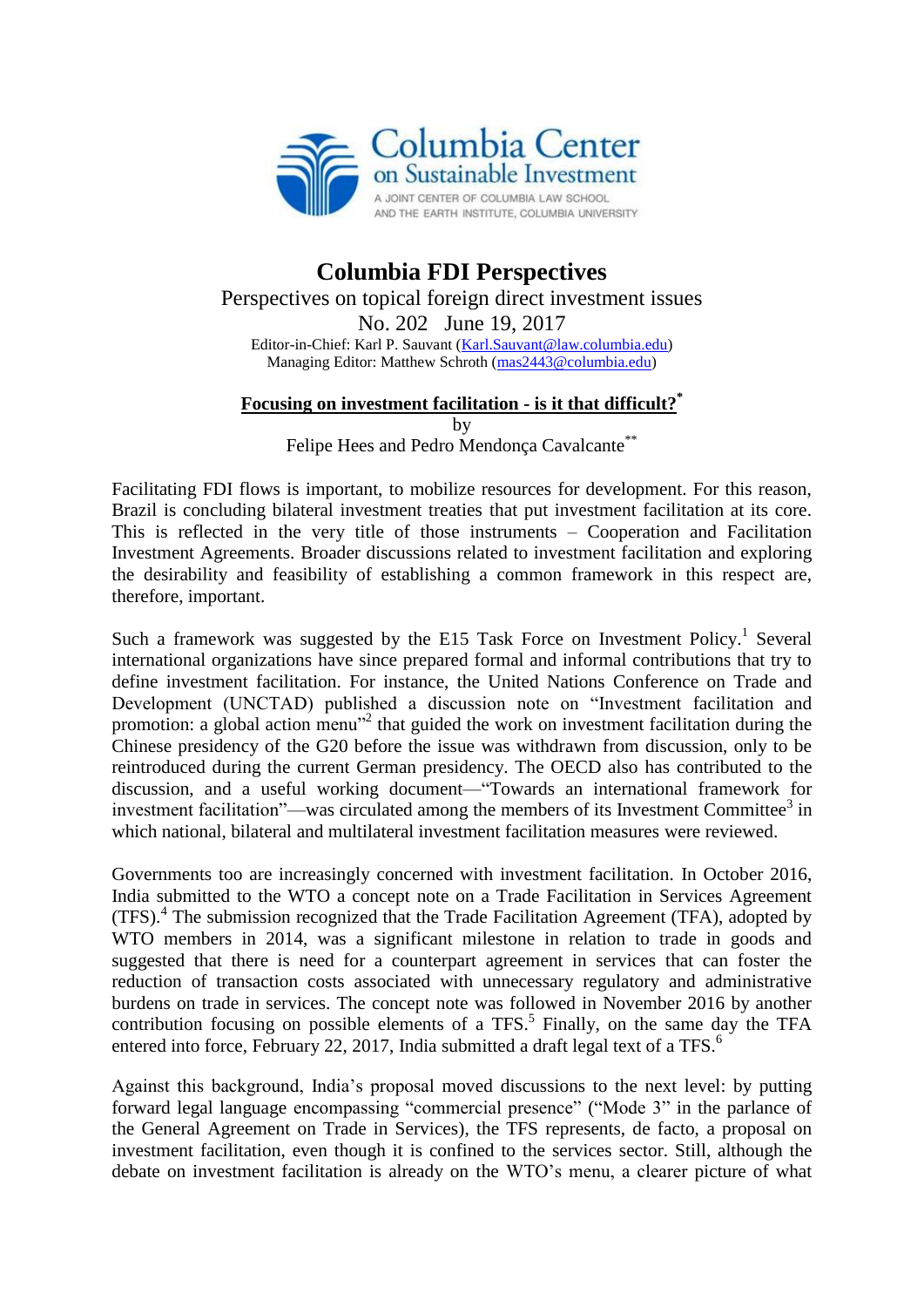investment facilitation in general actually means has yet to be developed. It is hoped that the WTO Informal Dialogue on Investment Facilitation, initiated in May 2017, could contribute in that respect.

Perhaps one of the most appropriate ways of tackling this concept is by means of a negative approach, i.e., by clarifying what is outside the scope of facilitation. In this regard, it is clear that facilitation does not include market access, investment protection and investor-state dispute settlement. In other words, if any multilateral effort in this area is to succeed, it should be strictly circumscribed to the issue of facilitation only.

If a positive approach is used instead, the concept of facilitation would involve a variable set of measures, mechanisms and actions that contribute to a favorable national investment environment, with a strong procedural or practical component. Drawing on the Brazilian experience, examples include:

- transparency/publication of general and sector-specific investment-related laws and regulations;
- corporate social responsibility, as a means to try to rebalance the interests of investors and host countries;
- mechanisms for dialogue, both between governments of host countries and investors, and between governments;
- national focal points for foreign investors, including ombudspersons seeking to resolve any issues;
- a single electronic window for the submission of documents and applications; and
- agendas for less-than-multilateral cooperation on selected issues, enabling interested countries to discuss topics that are only relevant for a specific region, for instance.

The Indian proposal raises the issue of whether, from a public policy perspective, it makes sense to improve domestic institutional arrangements or to adopt regulatory measures to facilitate investment in services only, and not investment in general. Therefore, serious consideration should be given to the establishment of one common framework encompassing investment facilitation in general, i.e., for both services and goods. A comprehensive approach is even more important in a situation in which the distinction between the provision of services and the production of goods is progressively blurring—the so-called "servicification" of the production of goods.

By focusing discussions strictly on investment facilitation, there can finally be a constructive and effective approach to the issue of investment, avoiding the controversies of the past regarding possible multilateral rules for investment protection and dispute resolution. In this regard, the recent contributions by the Russian Federation;<sup>7</sup> Brazil and Argentina;<sup>8</sup> China;<sup>9</sup> and the Friends of Investment Facilitation for Development<sup>10</sup> to the discussions in the WTO stress that the relevance of this discussion is not purely academic. Rather, it is highly political and will have important consequences for the future work of the WTO.

<sup>-</sup>\* T**he** *Columbia FDI Perspectives* **are a forum for public debate. The views expressed by the author(s) do not reflect the opinions of CCSI or Columbia University or our partners and supporters.** *Columbia FDI Perspectives* **(ISSN 2158-3579) is a peer-reviewed series.**

Felipe Hees (felipe.hees@itamaraty.gov.br) is a counsellor at the Mission of Brazil to the WTO in Geneva; Pedro Mendonça Cavalcante (pedro.cavalcante@itamaraty.gov.br) is Secretary of the Trade in Services Division of the Brazilian Ministry of Foreign Affairs. The opinions expressed in this *Perspective* are the authors' and do